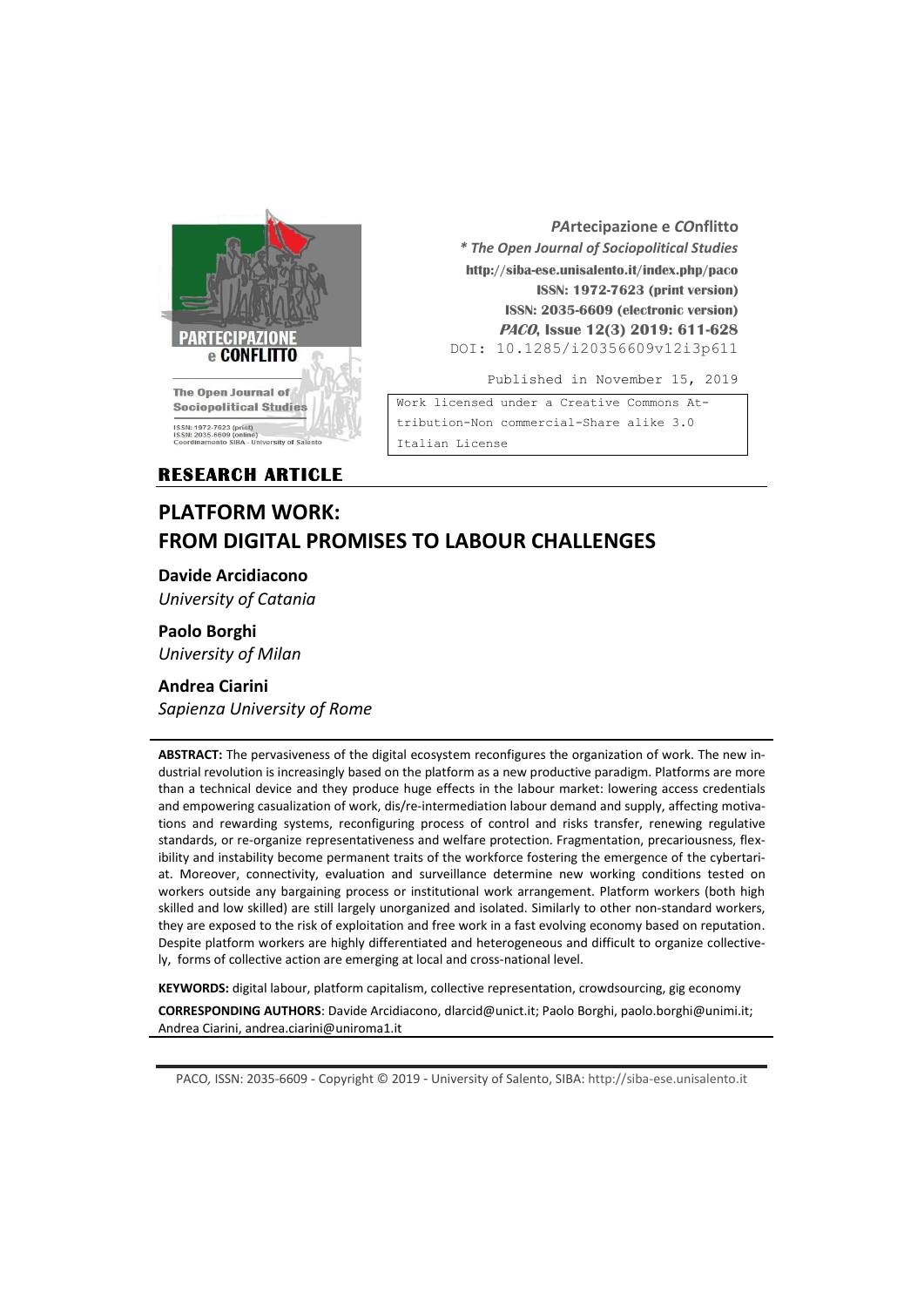### **1. Introduction: "Everywhere there can be a platform, there will be a platform"**

With this sentence reported in the title, the *2018 MIT Platform Strategy Summit* celebrates the era of a new dominant paradigm (MIT 2018, 2) that is redefining the organisational and business strategies at global level. The pervasiveness of the platform model is spreading rapidly in post-industrial societies (Degryse 2016). A previous report from MIT (2017) states that 88% of the most profitable businesses surveyed by Fortune almost ten years ago have disappeared, in favour of the new platform companies, mostly concentrated in the USA (75%, and only 3% are European). Also in the Forbes Ranking on the *World's Most Valuable Brands* in 2018, the top five positions are held by the Big Fives of the platform economy's (the so called GAFAM system- Alphabet-Google, Facebook, Amazon, Apple, Microsoft), which replaced in less than ten years companies like Coca Cola, Toyota and General Electric.

But what is a platform?

The concept has existed for at least five hundred years and with a plurality of meanings: firstly, to define a physical structure for carrying out an activity or an operation (for example in a port), or, in a more abstract sense, to define a model or a pattern of ideas (for example a political-programmatic platform). Lastly, the concept in its current meaning refers more to the world of ICT as a set of software or hardware development, often used to build on systems and services for different application domains<sup>1</sup>.

Therefore, the platform is considered a basic system for creating poly-functional and adaptive solutions. From this idea of platform would derive also the idea of platformisation as a *modular technological architecture* (Baldin and Woodard, 2009), a set of components with "low variety" (19) to which to graft "a set of peripheral components with high variety" (ibidem).This type concept has long been at the basis of the new product development. Therefore, a platform is intended as "the collection of assets that are shared by a set of products" (Robertson and Ulrich 1998, 20). This product design concept was established with the affirmation of the *modular factory* to guarantee market competitiveness, limiting the costs of customization and reducing the *time-tomarket* (Arcidiacono, 2013). However, the *platform thinking* (Sawhney, 1998) was not only a *mantra* of product planning between the 80s and 90s, but a regime of power and the result of a real battle for hegemony based on the definition of a dominant

<sup>1</sup> https://www.techopedia.com/definition/3411/platform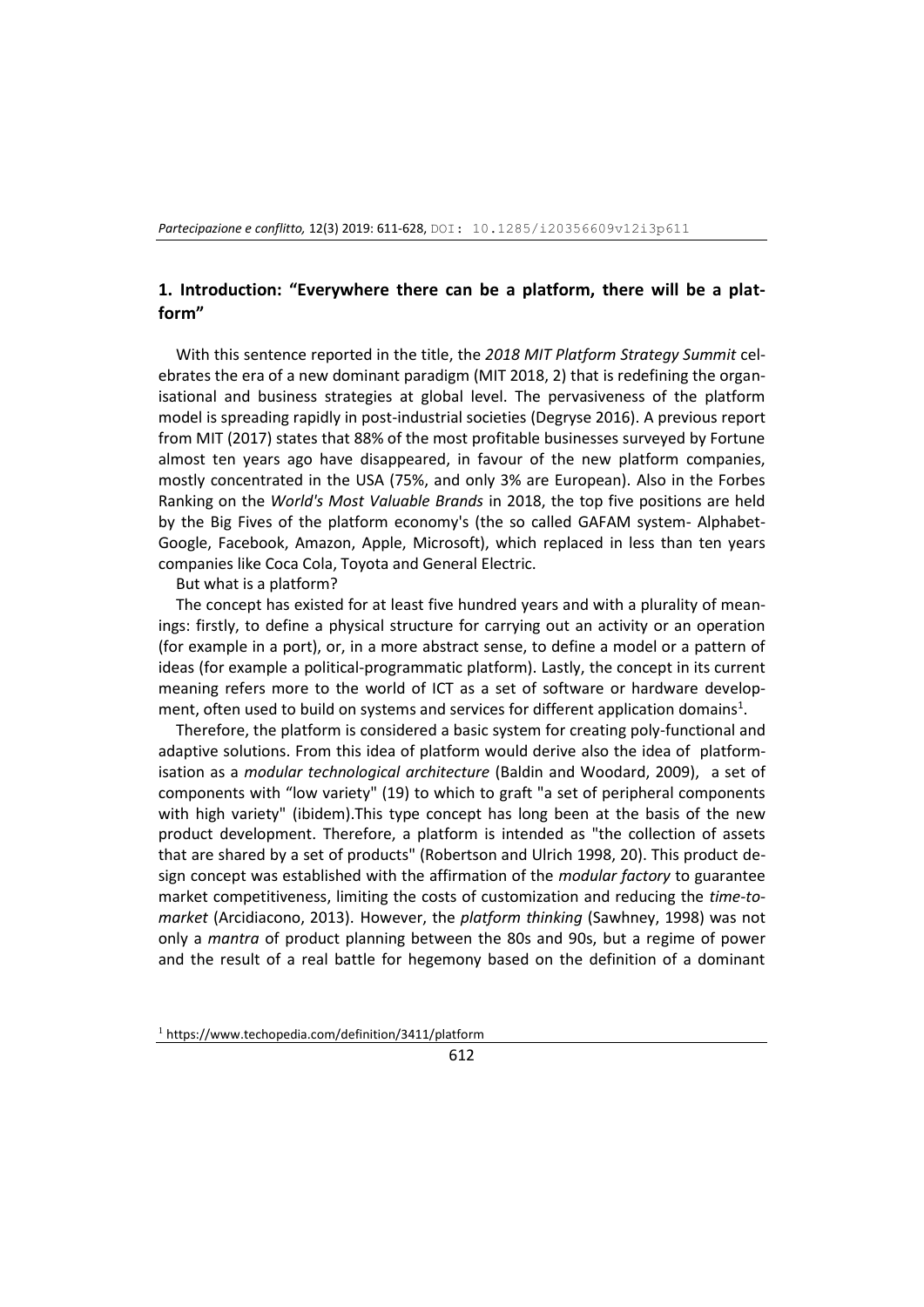standard in to which to link infinite possibilities of product and service development (Gawer and Cusumano, 2002).

Recently, the idea of platform is related more to the concept of *multisided markets* (Boudreau and Hagiu 2009; Rochet and Tirole 2006; Evans 2003). This idea is much more oriented and focused on efficiency and competitiveness of the business model, than related to product design. As argued by Simon (2011), platforms are "valuable and powerful ecosystem that quickly and easily scales, morphs, and incorporates new features, users, customers, vendors, and partners" (33). In this sense, the platform aggregates services and re-intermediate or disintermediate the relationship between supply and demand. Therefore, the platform "uses technology to connect people, organizations and resources in an interactive ecosystem where incredible amounts of value can be created and exchanged". (Chouldry et al., 2016, 4). This business co-developed within the so-called lean start up model coherently with the *californian ideology* of the 90s (Barbrook and Cameron, 1996; Luise, 2019), that hybridizes participatory ideals, cyber-enthusiasm and economic liberalism. In the last thirty years, the Silicon Valley has shaped the discourse and imaginary on innovation by institutionalizing it around three fundamental actors (start-ups, venture capitals and incubators), around which platform as described mainly as a successful model related also to other mythologies, like the "garage entrepreneurs" or symbolic figure like Steve Jobs, Mark Zuckerberg and Elon Musk.

However, platform models can also be varied. Srnicek (2017) identifies five types: *advertising platforms* (Google, Facebook) that extract information about users, analyze them and then use the product of this process to sell advertising space; *cloud platforms* (AWS, Salesforce), that have the hardware and software for the functioning of digital companies available on request; *industrial platforms* (GE's Predix, Siemens Mind-Sphere) that build the hardware and software necessary to transform traditional manufacturing companies into digital processes based on the Internet of things; *product platforms* (Spotify, Zipcar) that use other platforms to transform goods into services (good-as-a service model); *lean platforms* (Uber, Airbnb, BlaBlaCar) that minimize the direct ownership of assets, starting from the workforce, generating new models of service intermediation.

Gawer (2014), trying to combine managerial perspective and product design perspective, talks about platforms as "evolving organizations or meta-organizations" (1240) that federate and coordinate constitutive agents, create value by generating economies of scope entailing them within a modular technological architecture composed of a core and a periphery. Gawer's proposal highlights the need to look at the platform also as a new productive paradigm (Arcidiacono 2019, -see table 1). In the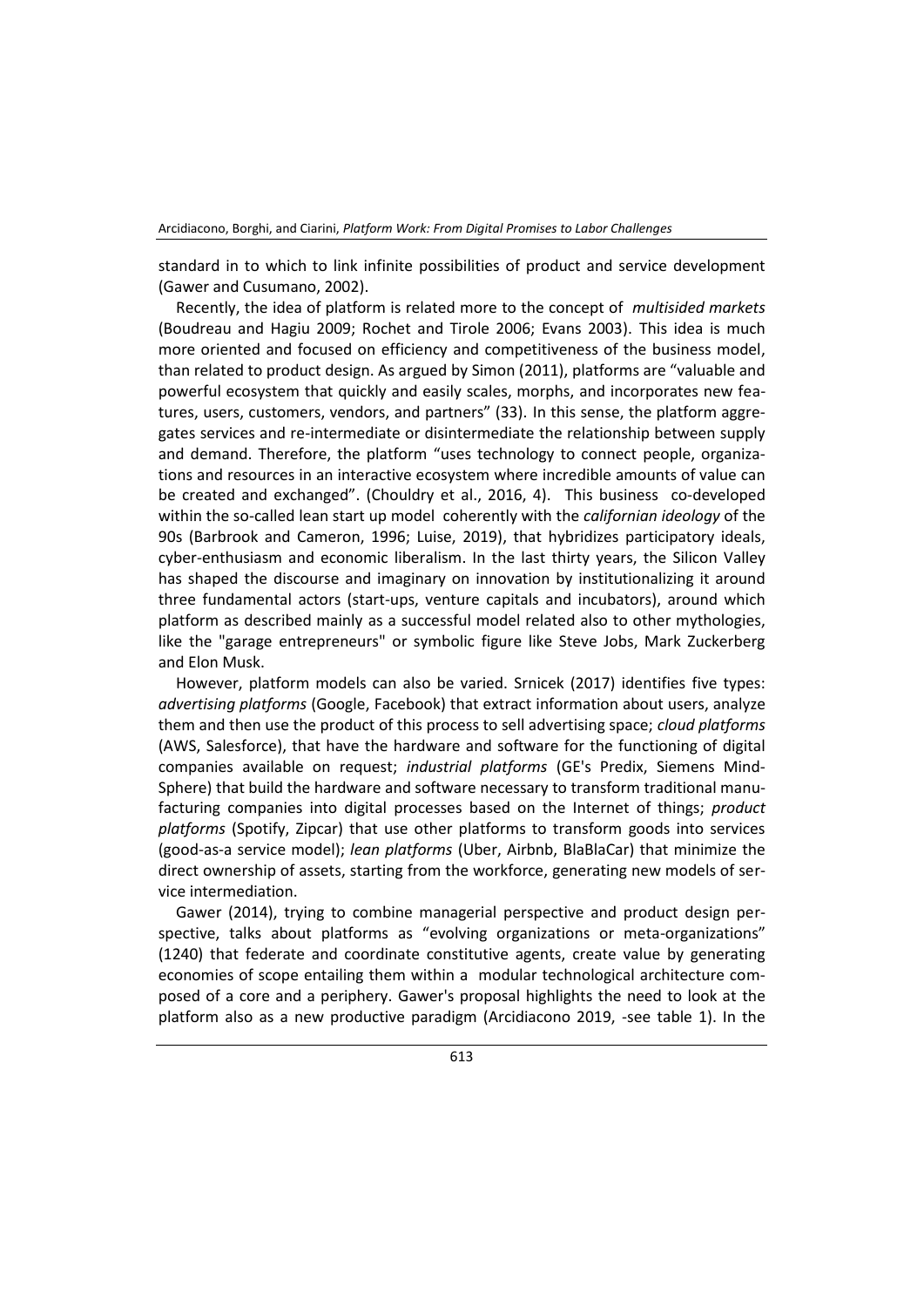Taylorist-Fordist production model the company was vertically integrated into a pyramid structure characterized by the "internalization" of all the intermediate processes that led to the construction of the final product. In the flexible model the ability to respond to markets was privileged, increasing job qualification and process specialization which actually encourages the outsourcing of some production phases to a network of suppliers and sub-suppliers. This last model does not operate in a mass market but in a mass of markets, based on the primacy of knowledge/information for the definition of adaptive/responsive strategies to market fluctuations. Marketing passes from mass marketing to relational marketing. The consumer becomes a customer and begins to play an increasingly active role in the production process. In the era of platforms, the mass of markets has been further fragmented and pulverized into a fluid heterogeneity of niches and tribes of interconnected consumers. The market is conditioned by the increasingly consistent importance of information and relational flows, more than of goods (in this sense we could talk about *conversational markets*). In the platform model, the strategic value passes to consumers, who become the co-authors or prosumers and the capacity of innovate for the company, and also its efficiency, are measured precisely with the possibility of creating a greater expressive and creative possibility for users within the platform that could be transformed into value. Platform companies openly reject the role of producers as well as that of intermediaries, preferring the term of *enablers*. This distinction allow them to argue against regulation, even if they actually produce, distribute and intermediate work, goods and services. They act as *heterarchies* or *möbius organisation* (Stark and Watkins 2018), based on the cooptation (sometimes even aggressive) of assets and resources trying to avoid any permanent alliance or fully formalised constraints. If the dominant production paradigms in the previous industrial revolutions were mainly borrowed by manufacturing (and in particular by the automotive one), in the post-industrial era the outsourcing processes and the growth of relevance of the ICT sector push for a new model extremely lean, reticular and diffusive production, coherent with the idea of the "platform". Platforms act as boundaryless organizations based on a product-as- a-service logic. They are based on a core central system (not exclusively digital) that engages and coordinates diversified production systems and networks of human and non-human co-operators and complementors, professional or amateurial. For this reason, Haydn Shaughnessy (2015) affirms that these *plat-firms* are coordinators of interactions that therefore require new forms of work, engagement, leadership and integration that cannot be borrowed from previous models. This model transcends the digital economy environment innervating the "old" offline economy, which looks at this as a new benchmark: the automotive sector in this sense is the perfect example, to the point that they do not want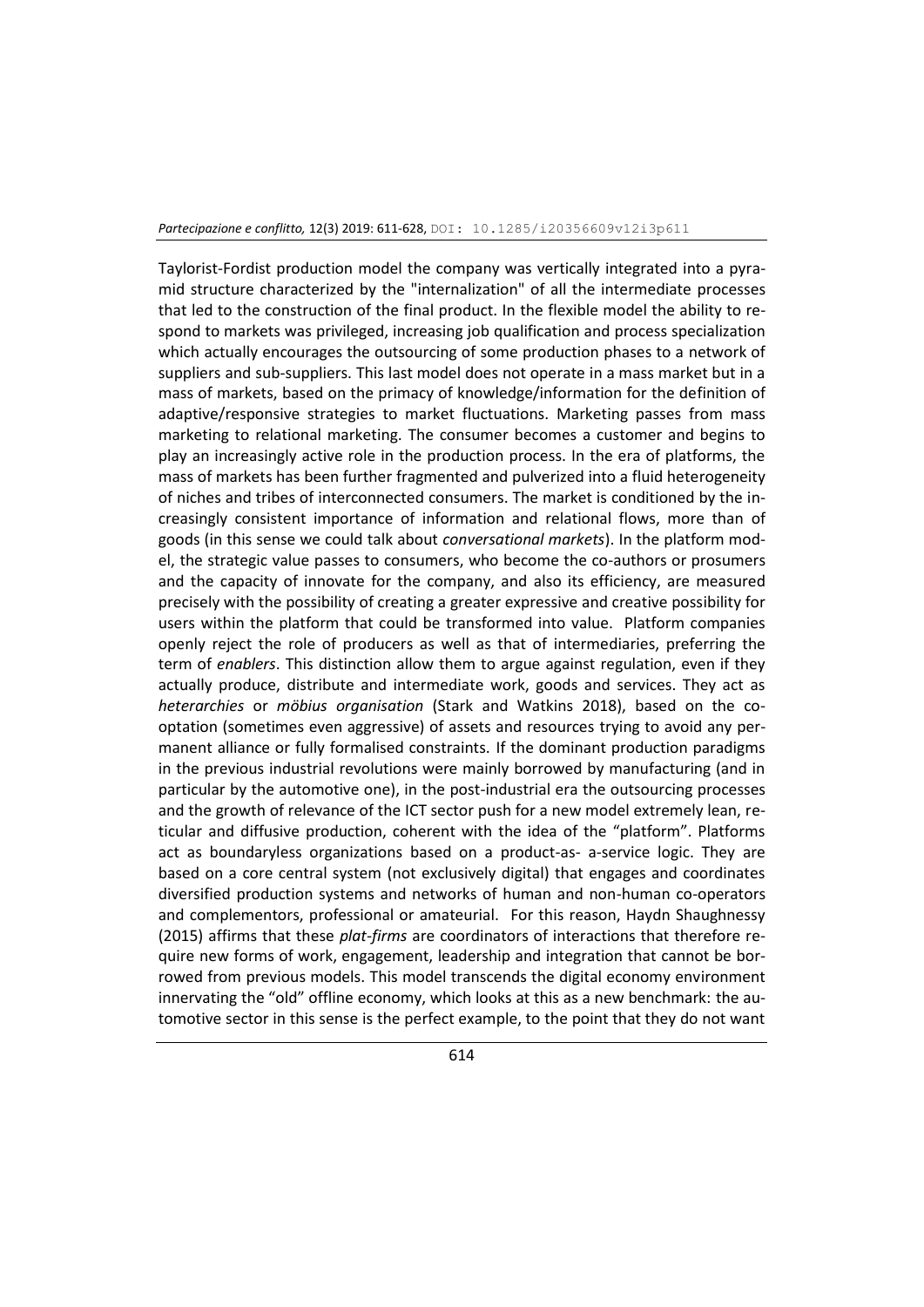to present themselves anymore as simply product producers but as a hub for mobility services<sup>2</sup>. At the same time platforms "as organizations, they can also take on a powerful institutional role, solidifying economies and cultures in their image over time" (Bratton 2015, 41).

Moreover, according to Van Dijck and colleagues (2018) , platforms cannot be studied in isolation, apart from social and political structures, because they are all (inter)dependent and they draws their strength from the hegemonic role of the Big Fives, that define a social, and not only technological, infrastructure crucial for any socioeconomic activity and social interaction. Platforms represent the most recent example of the *neo-liberist governamentality* in Foucaultianan terms, because it acts as a *sociotechnical construction* that aims to realize a reasonable approximation to "perfect market", functioning with relatively homogeneous commodities, low barriers to entry, and the "apparently" open competitive encounter of the buyers and sellers, empowering at the same time knowledge availability (for example, through the algorithmic coding of trust or feedback between transactors) and personalization of price making process (i.e. through *dynamic pricing mechanisms*). This plural and complex ecosystem is often not easy to assess in terms of implications and impacts, or at least within a single research design project. In this sense, the present issue takes the challenge of this complexity through ten articles focused on how platform model impact on organization, work and labour rights.

#### **2. Disrupting labour?**

The platform companies are concretized in such a plurality of practices and organizational sub-designs that can configure differentiated sets of opportunities and risks for

 $<sup>2</sup>$  The choice of Volvo to not exhibit any cars on its stands during the 2018 International Motor Show in Los</sup> Angeles is emblematic of this strategical shift. As a Volvo manager, Michele Crisci, commented "We want the public to look at us not as simple vendors of cars but as a partner offering mobility services". Similarly, after buying scooter sharing company *Spin* for \$40 million, Ford declared that it would aim to diversify its holdings in transportation and mobility businesses not related directly to car sales business. Daimler and BMW group announced in April 2018 that they had formed a joint mobility company that combines their Car2Go and DriveNow car sharing services. The two brands will collaborate in different business areas related to the innovation of mobility services. They intend to focus on multimodal and on-demand mobility apps like Moovel and ReachNow, combine the services of Mytaxi, Chauffeur Prive, Clever Taxi and Beat, and combine the parking services Park Now and Parkmobile Group / Parkmobile with ChargeNow and Digital Charging Solutions.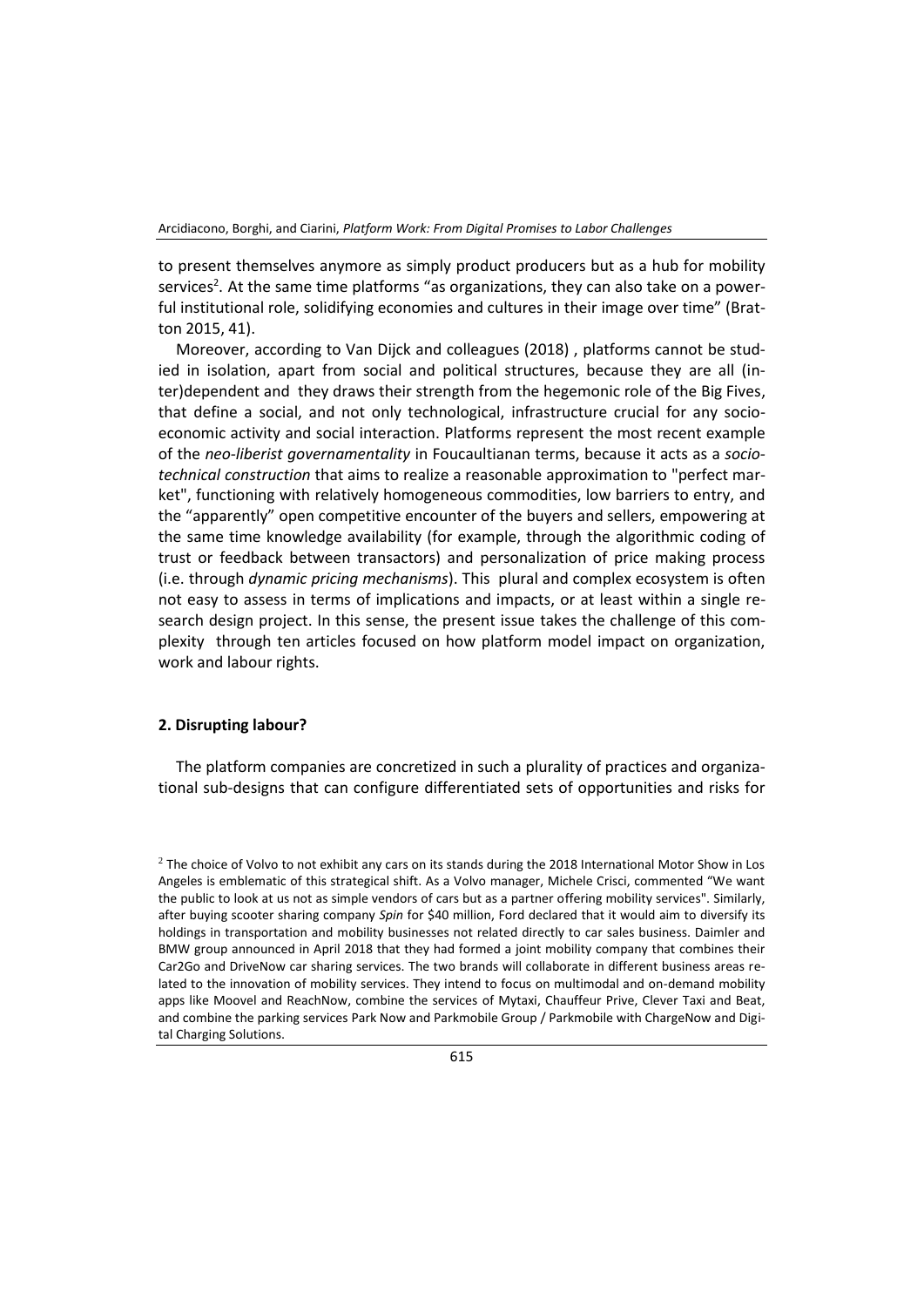workers: degree of autonomy, risks of marginalization and precarisation, career paths and types of reward.

|                              | <b>Fordism</b>            | <b>Toyotism</b>              | <b>Platformism</b>         |
|------------------------------|---------------------------|------------------------------|----------------------------|
|                              |                           |                              |                            |
| <b>Theoretical framework</b> | Taylor's Scientific Labor | Sabel & Priore Flexible      | Vargo e Lasch's Service    |
|                              | Organization              | Specialization               | Dominant Logic             |
| <b>Reference Market</b>      | <b>Mass Market</b>        | <b>Mass of Markets</b>       | Conversational             |
|                              |                           |                              | Markets                    |
| <b>Technology</b>            | Specialized               | Polivalent                   | Accessible                 |
| <b>Structure</b>             | Piramidal                 | Networked                    | Eterarchical               |
| <b>Production</b>            | Standardized              | Differentiated               | Customized                 |
| <b>Phase of Production</b>   | Integrated                | Limited outsourcing          | Wide outsourcing           |
|                              |                           |                              | (crowdsourcing)            |
| Labour                       | Formal and low quali-     | Formal e                     | Formal and informal        |
|                              | fied                      | high specialized             | with different degree of   |
|                              |                           |                              | specialization and profes- |
|                              |                           |                              | sionalization              |
| <b>Information</b>           | Scarce and Fragmented     | Shared and reserved to       | Share and redundant.       |
|                              |                           | people involved in produc-   | inside/outside             |
|                              |                           | tion                         |                            |
| <b>Marketing</b>             | <b>Mass Marketing</b>     | <b>Relational Marketing</b>  | Societing                  |
| Type of consumer             | Buyer                     | Client                       | Prosumer                   |
| <b>Consumer</b>              | None                      | At the beginning (mar-       | In whole the phases of     |
| involvment in                |                           | ket analysis) and at the end | production                 |
| production                   |                           | (post-selling services)      |                            |

**Table 1 –Comparing platform as a productive paradigm**

**Source: new elaboration based on Arcidiacono (2019)**.

Being an intrinsically hybrid model, with infinite combinations of different characteristics and solutions, represents the main difficulty in assessing the social and work impact of platforms. This would firstly determine a problem of estimation of how many platform workers are. As Pais (2019) explains, the various attempts of estimation put in place still represent a methodological challenge for various reasons: many platform workers do not always perceive themselves as such, and in any case often the work of platform is not the only work done, and it has no continuity (not by chance we talk about *workers on tap*, *slash-workers* or *patch-workers* or *gig workers*). It is therefore an invisible, fragmented, domesticated, and casualised work. In some cases, Pais continues, the workers confuse the work on the platform with the work sought online, because the two activities are not mutually exclusive and are continuously complemen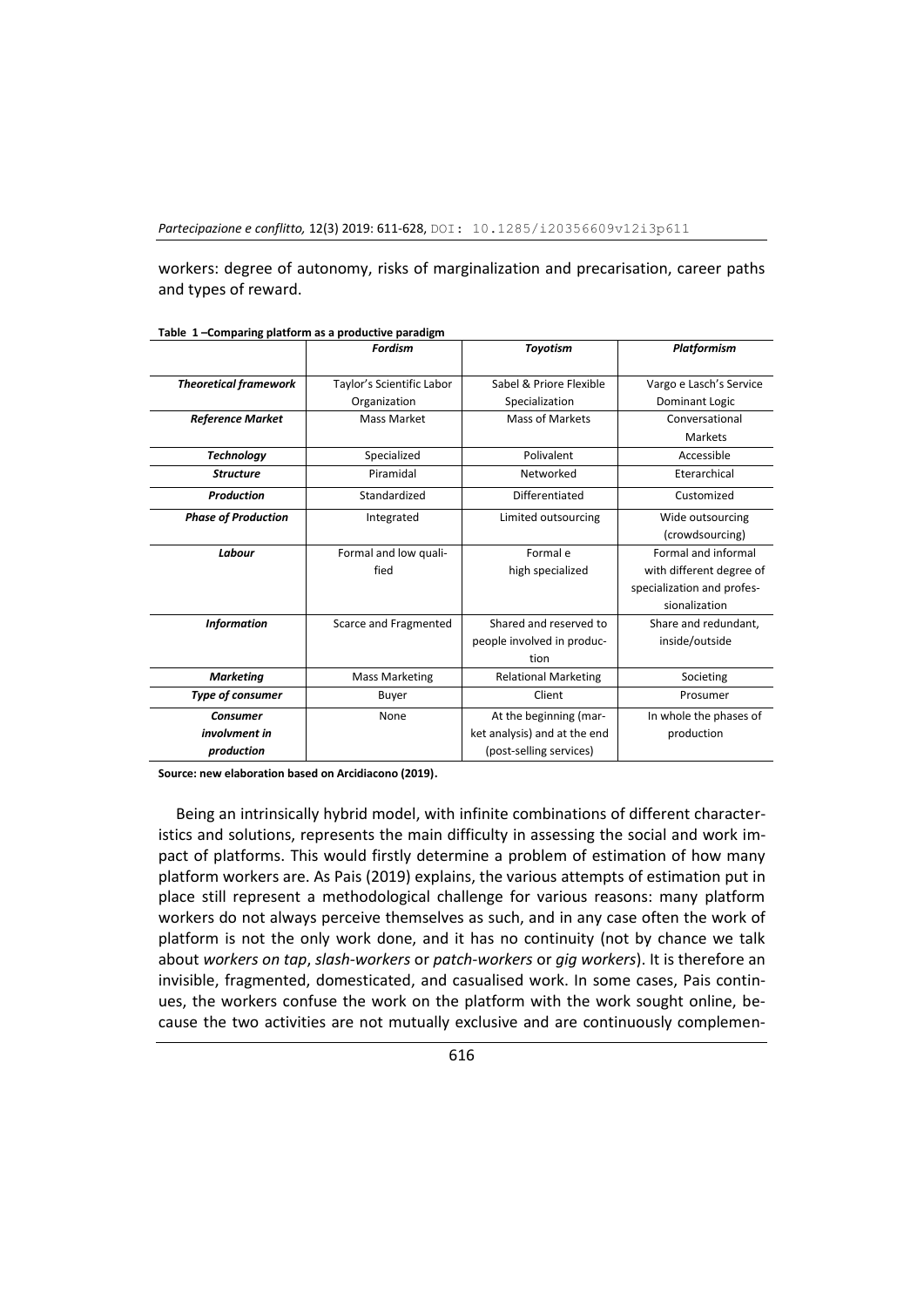tary. Even an estimate through institutional data is not possible, due to the poor social security and fiscal traceability of the platforms activities. Consequently, the only ones who have such data are the platforms themselves, which however consider these as confidential information and they are not always willing to share them for statistical purposes. It follows that the statistics available on the platform work are not sufficiently reliable and show often inconsistent results: some statistics elaborated through surveys in the USA (Current Population Survey Staff 2018; Katz and Krueger 2016; Farrell and Greig 2016) estimate that platform workers share is between 0,5 and 1%; a European research (Huws et al. 2017) that compares the incidence of platform workers in 7 countries, including Italy, highlights that 22% of the Italians interviewed say they have done at least some form of platform work among those envisaged by the survey, against 12% of the Germans or 9% of the Dutch.

Some scholars have ventured also into the enterprise of classifying the plurality of platform work, but even this seems to have turned out to be anything but a simple operation. Codagnone et al. (2016), for example, propose to distinguish between cognitive, electronically transmissible work (eg: E-Lence), and tasks that require manual work or physical interaction (eg: Foodora), while Eurofound (2018) enlist even 27 possible criteria that could diversify the contents of work within a platform.

Given the difficulty of estimating the overall impact of the platform work, many scholars concentrated on case studies focused on single platform, especially in food delivery and in ride-sharing) (Tassinari e Maccarrone 2019; Rosenblat et al., 2016), even if there are not lacking of contributions in the field of freelance professionals (Gandini et al. 2016).

The available research shows ambivalent results of the *platformisation* of work: on the one hand, it increases the empowerment of the subjects, lowering the barriers to market entry, allowing the emergence of "hidden" forms of exchange and labour practices, increasing opportunities for visibility. This is particularly evident in the work of **Armano, Briziarelli and Risi** on the young free-lancers designers who work through crowdsourcing platforms. In this case, the platform work becomes an opportunity for visibility and development of a personal branding strategy, in a professional market already heavily segmented between insiders and outsiders; the young designers use the platform to "crowd out" the most experienced professionals on the market; on the other hand, they have to invest more and more in "free work" in the hope that this capital of visibility could be economically convertible both inside and outside the platform. According to Risi, Briziarelli and Armano, the power of many platforms lies in the fusion of life and work sphere, with a growing interdependence between paid and unpaid work. In their article the authors identified this intrinsic feature as the most seduc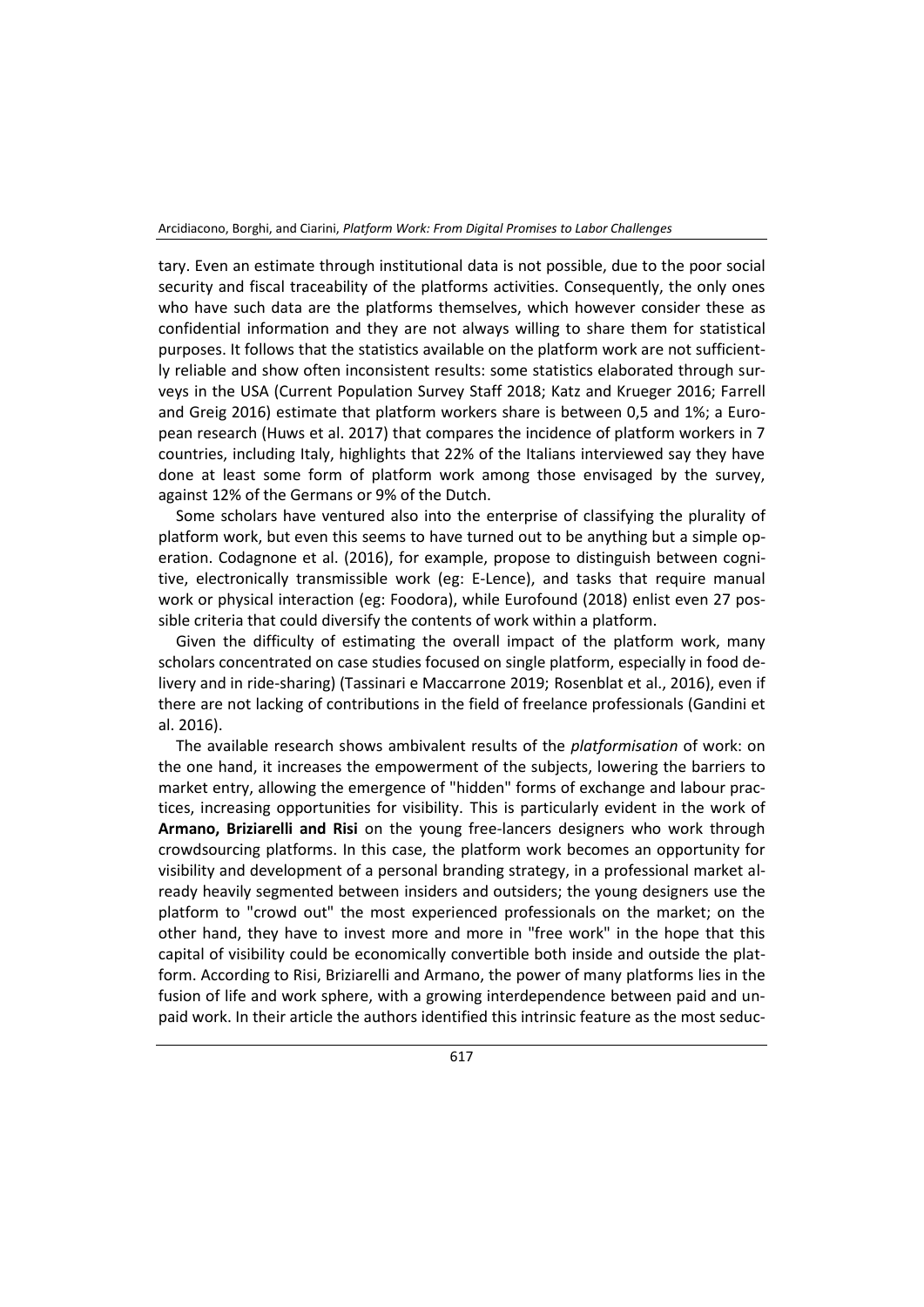tive and ambivalent aspects of crowdsourcing platforms: with their capability to promote opaque free work and, at the same time, offering opportunities for expression, identity building and cultivation of social and professional relations.

This implication is also related to another important effect of the *platformisation* of work: platforms acts as a working extending technology redefining the boundaries between private /public space, or between work/family place, which had been a salient transformation of the industrial era. The two contributions on Airbnb, written by **Bruni and Esposito**, and by **Saturnino and Sousa**, explore this issue. These articles confirm how platforms are not merely intermediaries constituting a "set of relations that constantly needs to be performed" (Van Dijck 2013, 26). Through notifications and indications to the hosts, the platform regulates and organizes their work in an almost rigid manner, turning them into *micro-entrepreneurs of their everyday life*. As Marx already argued, technology affects the relationship between capital and work redefining even the boundaries between productive and socially reproductive work. However, technology acts more as a tool for dispossession rather than a tool of alienation: first of all, dispossessing worker identity in itself trying to eliminate the word "work" or "worker" in the platform vocabulary, using instead terms like *riding*, *hostin*g, *sharing*, , etc.; secondly, dispossessing the "sacredness" of our private space because in the platform economy our home, our cars or bikes, even our thoughts and feelings are "on sale"; thirdly, according to Morozov (2011), dispossessing our data, that are transformed into tradable assets or as a tool of mass surveillance. It is the "Onlife" paradigm (Floridi, 2014), as an hyperconnected and fluid reality without any distinction between online and offline, that exposes our everyday experience and even our personal asset to financialization or value exctractive strategies.

In the scenario, a fundamental role is played by the algorithm. It establishes hidden metrics for performance but also atomizes work pushing competitiveness among individuals. As **Polkowska** observes on her article in this issue about Uber drivers in Poland, the algorithmic logic is somehow internalized to the point that the condition of hyperexploitation and precariousness is legitimized or even justified by the workers. This last trait is clear evidence of what Arvidsson (2019) recently called the transition from *industrial capitalism* to *industrious capitalism*: technology becomes a tool for an economy "more labour intensive but capital poor" (ibid., 10). Despite the rhetoric that emphasizes the disruptiveness of technological change, the new scenarios indicated by Arvidsson seem more like a regressive society oriented towards a sort of "refeudalization" where, as Casilli (2019) also observes, the future of work increasingly takes on the features of pre-industrial work.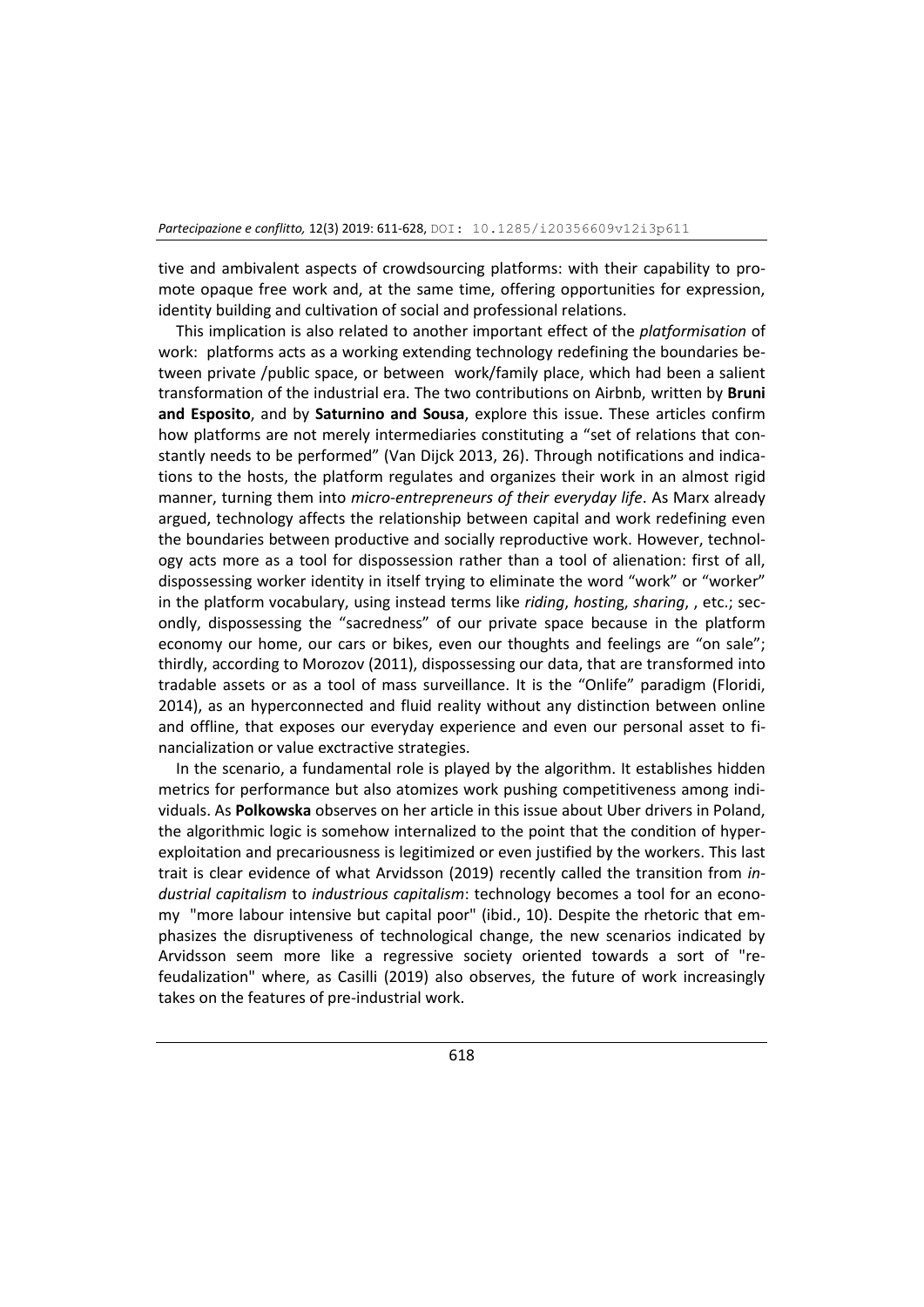Arcidiacono, Borghi, and Ciarini, *Platform Work: From Digital Promises to Labor Challenges*

#### **3. Disrupting welfare?**

Some authors interpreted these changes as a means to boost efficiency, productivity and improve cooperation among geographically dispersed workers (Brabham, 2013; Hienerth et al., 2014). However, it also contributes to reducing the labour costs, without any significant obligation regarding labour regulation, income welfare rights and intellectual property (Chandler and Kapelner, 2013; Djelassi and Decoopman, 2013; Hirth et al. 2013; Satzger et al. 2013; Bergvall-Kåreborn and Howcroft, 2014; Irani 2015; De Stefano, 2015). At the same time, crowdsourcing enables companies to maintain a high control over the nature and contents of the work and to rate performances and payments without any human contact (Sachs, 2015; Irani 2015). This raises further concerns about the nature of some types of crowd work, seen also as a new form of technological Taylorism (Kittur et al. 2013) which, however, escapes the rules and guarantees of subordinate work. In other words, if on the one hand this type of work is mainly carried out as an independent activity, on the other hand it appears as an anonymous and repetitive but highly regulated and controlled work. Gray and Suri (2019) analysed the deep dismantling of employment relations because of the spread of platforms. They call *ghost works* those invisible and low-paid human activities that powers digital platforms. According to **Heiland** the picture is more complex. Crowdwork brings new challenges in terms of coordination and control of work. However, while simple crowd work shows high degrees of technological control, as the level of qualification rises, the amount of technological control decreases. Whether it is high or weak labour control, such a kind of employment relations are expected to have significant impact not on only on the labour market but also on business strategies.

Digital Platforms are redefining working processes, working spaces and working times (Kaine and Josserand 2019) playing a relevant role in exacerbating trends toward the projectification of work (Murdock 2003), exploitation (Armano, Murgia, Teli 2017), hyper control of workers (Schörpf et al., 2017). **Busacca** outlines how the concept of community is inappropriate to describe platforms, which on the contrary appears mainly as coalitions or networks which employ Hybrid workers.

As stated by **Pulignano,** traditional companies paying the minimum wage and providing social security benefits cannot compete with companies that source a growing part of their services from independent contractors. Against this background, also the traditional organizational model of industrial relations appears to be doomed to disappear. The same is for the working conditions and social protection as they evolved in the last decades. Gaps in social protection coverage for crowd workers risk to further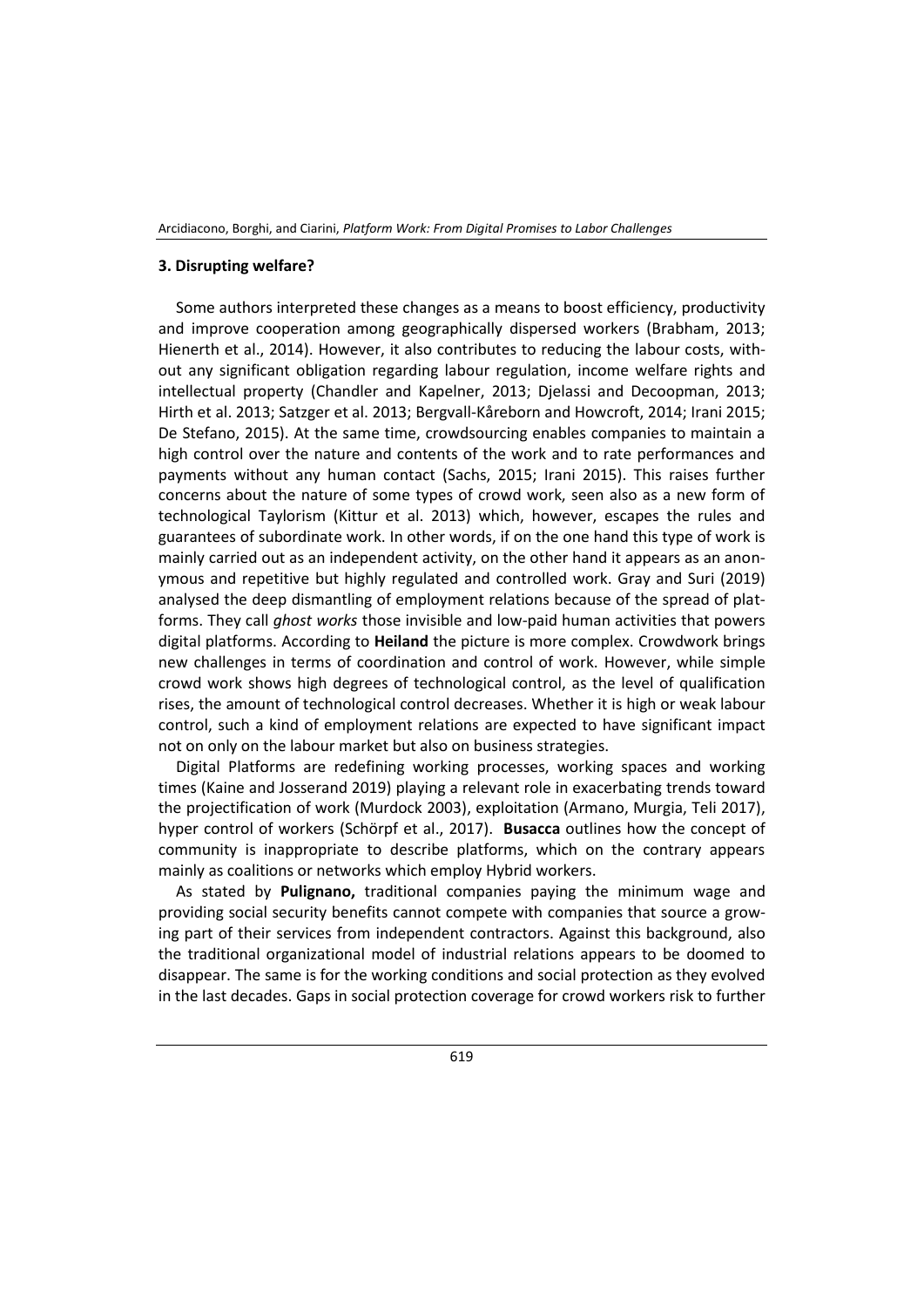exacerbate inequalities and jeopardizes the labour market, especially where these workers are classified as self‐employed and independent contractors.

Universal tax financed welfare schemes can provide basic safety net for these workers, as they are not directly linked to employment status, particularly for those workers excluded from social insurances schemes. Minimum wage and minimum income, as a dedicated welfare safety net, can contribute to counterbalance inequalities and low wages. But the state can also act to clarify the employment rights of these hybrid workers, often categorized as self-employed, but at the same time subjected to control and hetero-direction by platforms (see always Pulignano on this point). Hybrid workers who remain trapped in this grey zone need to be better identified and targeted, not only by new social protection tolls but also local and community based initiatives aimed at providing dedicated welfare new service, training and opportunities for local development. In her conclusions Pulignano highlights the importance of this strategy, resorting to local platforms and a stable consultation among local stakeholders, including local governments and trade unions.

#### **4. Platform workers' representation: an open issue**

*Digital labour platforms* (DLPs) are the most recent challenge for the organisations representing workers because they exacerbate long term-trends of non-standard work diffusion (Brewster et al., 1997; Schmid, 2011; Eurofound, 2017; Vermeylen et al., 2017; Garben, 2019) and labour market insecurity (Hyman & Gumbrell-McCormick, 2017). DLPs have been created long after the end of the so-called Fordist class compromise when corporate ownership and production strategies were mainly national (Hyman 2015). As the mature product of the globalisation, DLPs have been conceived to operate in several countries with the same digital infrastructure and their profitability relies on cross-national scale economies. Territories and markets are the targets of aggressive strategies and they can be abandoned just as quickly. This raises the question of what kind of representation is possible when the workforce becomes a mere on demand commodity in fast-moving markets. Several scholars underline that DLPs operate in a grey area that overcome both the traditional concept of employment and selfemployment (De Stefano, 2015; Prassl & Risak, 2015); other scholars theorise that they are configuring a new economic relationship termed 'platform labour' (Wood & Lehdonvirta, 2019). DLPs started to operate in several European countries before a proper regulative framework was defined; they tend to be free riders strongly reluctant to open a dialogue with trade unions and new representative organisations (Kilhoffer et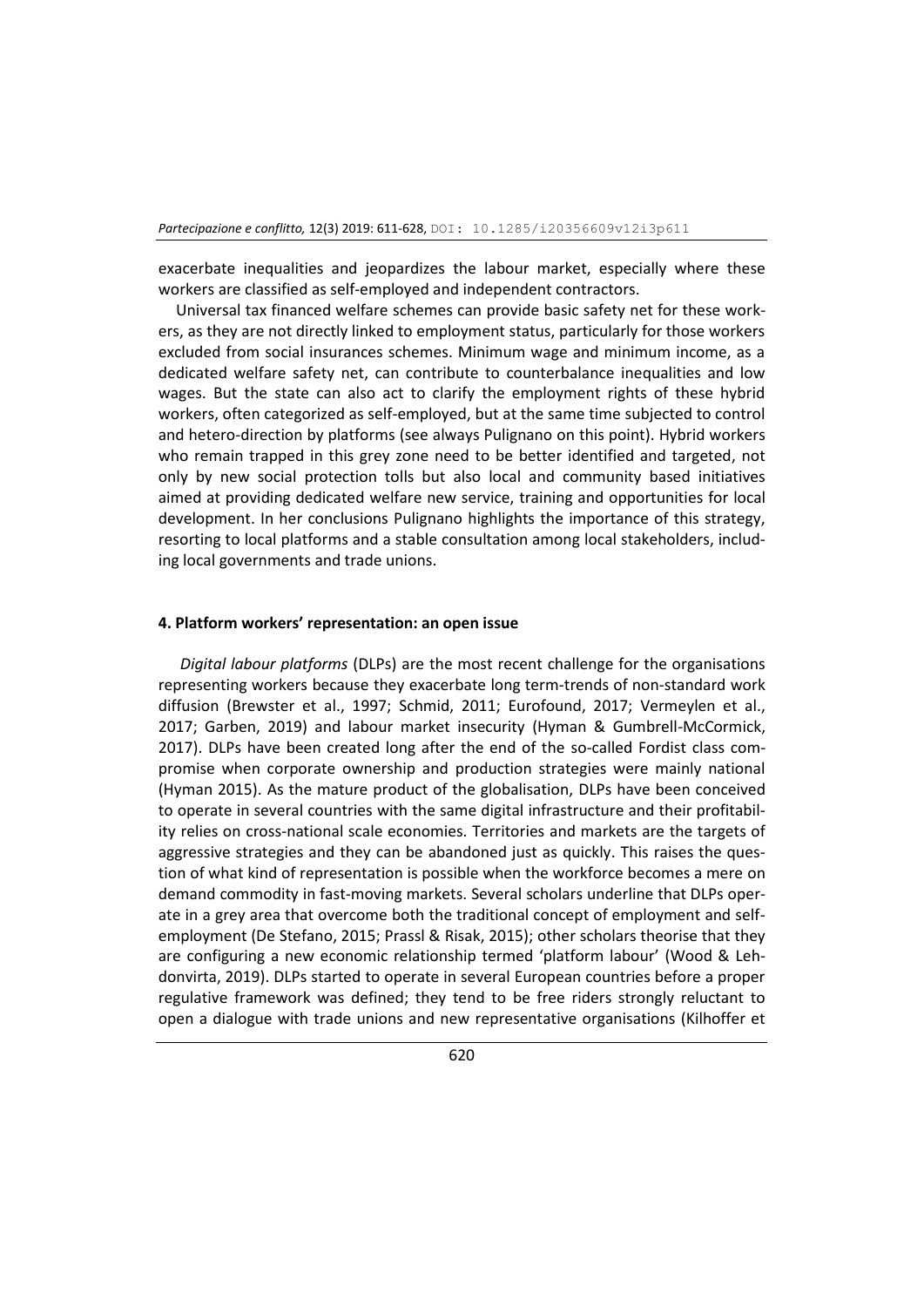al., 2017). At present, there are only a few examples where the DLPs have opened a dialogue with trade unions or have signed agreements. One of them is represented by the German Company Delivery Hero, recently converted into a "European Company" (Societas Europaea SE). The shift has implied some positive constraints on employees' participation at board level. The agreement signed with the European Federation of Trade Unions in the Food, Agriculture and Tourism - EFFAT foresees at least one employee representative within the SE-Works Council (SE-WC) and the participation of employees in the Supervisory Board of the group, in the same number and with the same voting rights of shareholders. Another exception is represented by the Danish cleaning services platform Hilfr that signed a one-year trial agreement (in 2018) with the trade union 3F, according to which its workers have right to pension, holiday pay, collective-agreement wages. In a general context where platform workers are isolated and commodified (Wood, A. J. et al., 2019) signs of resistance and collective action are rising. Vandaele (2018) underlines that a variety of actors such as grass-roots unions, traditional unions and union-affiliated guilds along with worker-led platform cooperatives are developing multiple initiatives to support platform workers following in some cases a 'logic of membership' in other cases a 'logic of influence' (Offe and Wiesenthal 1980). The former ideal type implies that the organisation is mainly focused members' immediate needs and interests; the latter instead implies a prevalent focus on lobbying.

Within this special issue, through a focus on creative work in The Netherland and Italy, **Bellini and Lucciarini** explore how new collective actors such as mutual-aid cooperatives and professional associations are building new collective narratives and forms of collective organisation. Evoking a comparison with  $19<sup>th</sup>$  century social and working context, the authors underline how the mutual-aid cooperatives are reacting to a lack of social protection and the professional associations are engaged in regulating specific professions according with the occurring changes. In doing so also the role of old actors such as trade unions is considered, showing an emergent paradox: they are well structured and they have relevant resources but they are still struggling to overcome structural and cultural constraints that limit their capacity to represent creative workers. New actors instead, are more effective in interpreting the contemporary working scene but their action is limited by a lack of resources and a weak organisational structures.

The collective dimension is scrutinised also by **Chesta, Zamponi and Caciagli** who analyse why and how, despite the increasing precarisation and atomisation fostered by the platform economy, workers of food delivery are engaged in relevant collective actions, fuelling public debate and triggering institutional reactions. Focusing on collective actions in four Italian cities, the authors claim that the combination of three key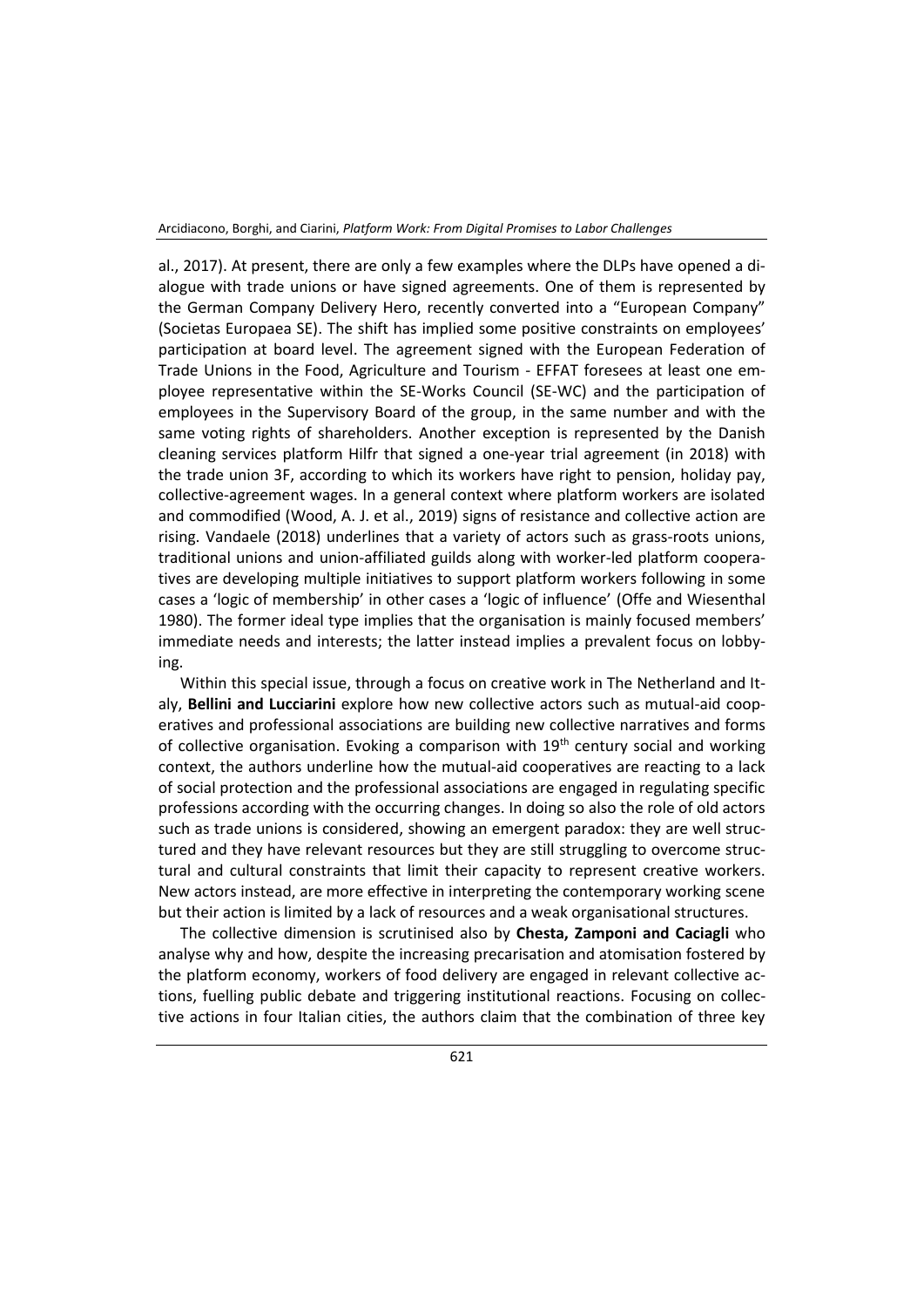factors (visibility, the mix of old and new repertoires of action and mutualistic practices) foster riders' mobilisation.

**Marrone and Finotto** instead, analyse the specific case of Rider Union Bologna as a relevant example of informal unionism among riders. The authors' analysis sheds lights on how power asymmetries, which define the relations between riders and platforms, could be passed by a strategy that combine the involvement both of public opinion and the public institutions. Also in this case, the rise of new collective actors (Hyman and Gumbrell-McCormick, 2017) appears as a relevant topic in the contemporary working scene dominated by the capitalistic model of platform economy. Platform workers' representation proves to be a testing ground for different actors; local initiatives are planned taking into account also transnational solidarity networks. Moreover experimental projects such as Tukopticon (Irani and Silberman 2013, Silberman 2015) and Fair Crowd Work<sup>3</sup>, are trying to implement a transparent system where DLPs and clients are reviewed and evaluated by platform workers. The battleground of platform workers' representation is therefore both on-line and off-line, both at local and transnational level and it involves new and old actors. The initiatives emerged in recent years testify the vitality and the growing interest on platform workers; despite this, a full and satisfactory offer of representation remains an open issue.

#### **References**

Arcidiacono D., (2013), *Consumatori Attivi*, Milano: Franco Angeli.

- Arcidiacono D., (2019), "Gli ambigui sentieri del platform work: tra marginalizzazione e nuovi paradigmi produttivi", in Croce C., Prevete R., Zucca A. (eds.) *Porte Girevoli. Lavoro marginale e nuove vulnerabilità*, Milano: Fondazione Feltrinelli.
- Armano E., A. Murgia, and M. Teli (eds. 2017), *Platform capitalism e confini del lavor negli spazi digitali*, Sesto San Giovanni: Mimesis.
- Arvidsson A., (2019), *Changemakers. The Industrious Future of the Digital Economy*, Cambridge: Polity Press.
- Baldwin C.Y., Woodard J.J., (2009), "The architecture of platforms: a unified view", in Gawer, A. (ed.), *Platforms, Markets and Innovation*, Cheltenham: Edward Elgar.
- Barbrook R., Cameron A, (1996), "The Californian Ideology", *Science as a Culture* 6(1): 44-72.

<sup>&</sup>lt;sup>3</sup> Fair Crowd Work is promoted by IG Metall, the Austrian Chamber of Labour, and the Austrian Trade Union Confederation –ÖGB: http://faircrowd.work/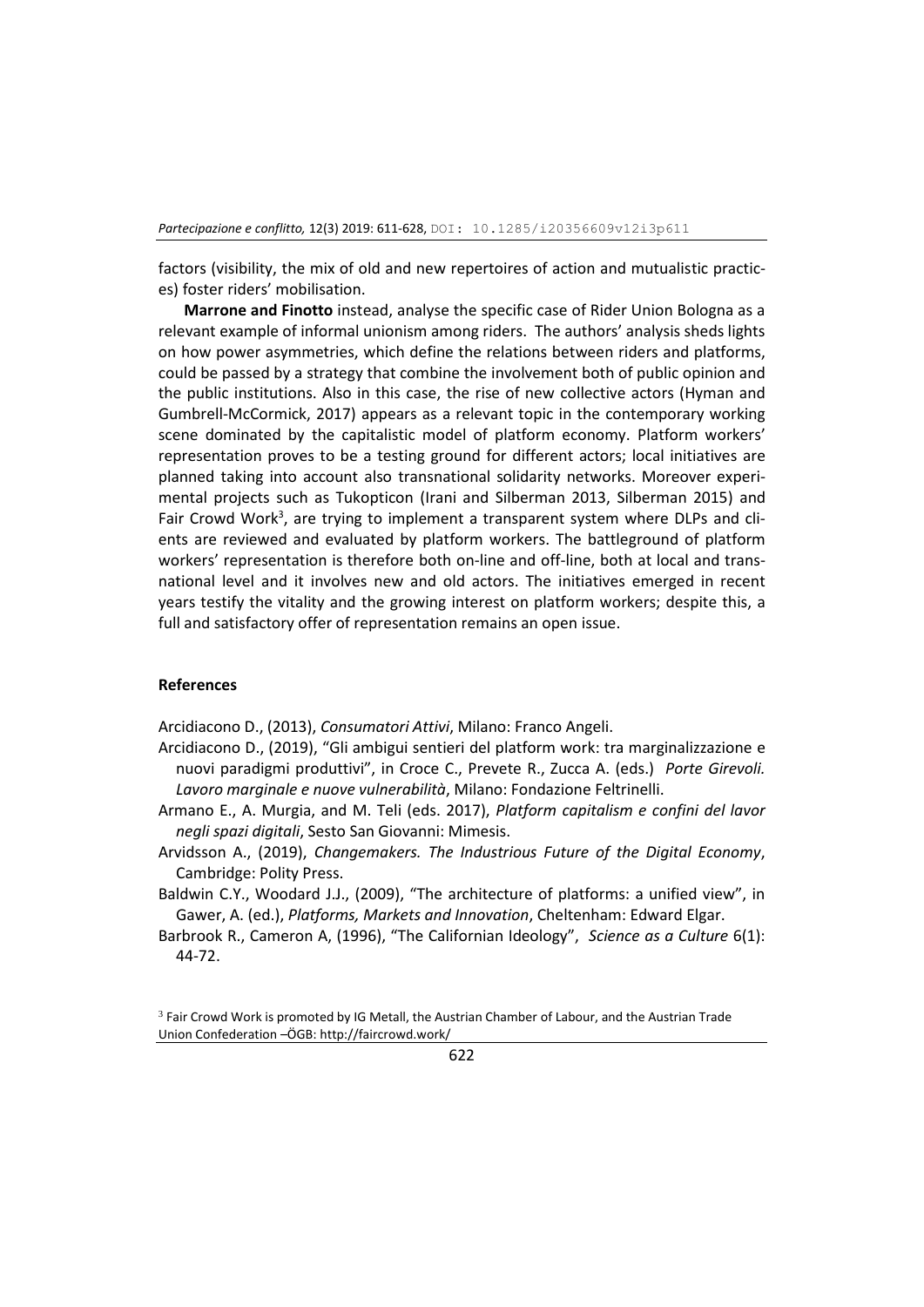Arcidiacono, Borghi, and Ciarini, *Platform Work: From Digital Promises to Labor Challenges*

Bergvall-Kåreborn B and Howcroft D (2014), "Amazon Mechanical Turk and the commodification of labour. New Technology", *Work and Employment* 29(3): 213–223.

Boudreau K., Hagiu A., (2009), "Platforms Rules: Multi-sided Platforms as Regulators", in Gawer A. (ed.), *Platforms, Markets and Innovation*, Cheltenham: Edward Elgar.

Brabham, D. (2013), *Crowdsourcing*, Cambridge, MA: MIT Press).

- Bratton B. H., (2015), *The Stack. On Software and Sovereignty*, Cambridge: The MIT Press.
- Brewster, C., Mayne, L., & Tregaskis, O. (1997), "Flexible working in Europe. Journal of World Business", 32(2), 133–151.
- Casilli A., (2019), *En attendant les robots. Enquête sur le travail du clic*, Paris: Editions du Seuil.
- Chandler, D. and A. Kapelner (2013), 'Breaking Monotony with Meaning: Motivation in Crowdsourcing Markets', *Journal of Economic Behavior and Organisation* 90: 123– 133.
- P., Foster J., Parker G. G., Van Alstyne, M., (2016), *Platform revolution: How networked markets are transforming the economy and how to make them work for you*, New York: WW Norton & Company.
- Codagnone C., Abadie F., Biagi F., (2016), *The Future of Work in the 'Sharing Economy'. Market Efficiency and Equitable Opportunities or Unfair Precarisation?,* Luxembourg: Publications Office of the European Union.
- Current Population Survey, (2018), "Electronically mediated work: new questions in the Contingent Worker Supplement", in *Monthly Labor Review* September: 1-32.
- Degryse C., (2016*), Digitalisation of the economy and its impact on labour markets* (No. 2). Brussels: ETUI
- De Stefano, V. (2015), "The rise of the just-in-time workforce: On-demand work, crowdwork, and labor protection in the gig-economy", *Comp. Lab. L. & Pol'y J.*, 37, 471.
- Eurofound (2017), *Aspects of non-standard employment in Europe*, Publications Office of the European Union, Luxembourg.
- Eurofound, (2018), *Employment and working conditions of selected types of platform work*, Luxembourg: Publications Office of the European Union.
- Evans D.S., (2003), "Some empirical aspects of multi-sided platform industries", *Review of Network Economics* 2(3): 191-208.
- Farrell D., Greig, F., (2016), *Paychecks, paydays, and the online platform economy: Big data on income volatility*, JP Morgan Chase Institute, [https://papers.ssrn.com/sol3/papers.cfm?abstract\\_id=2911293](https://papers.ssrn.com/sol3/papers.cfm?abstract_id=2911293)

Floridi L. (ed.), (2015), *The Onlife Manifesto*, London: Springer.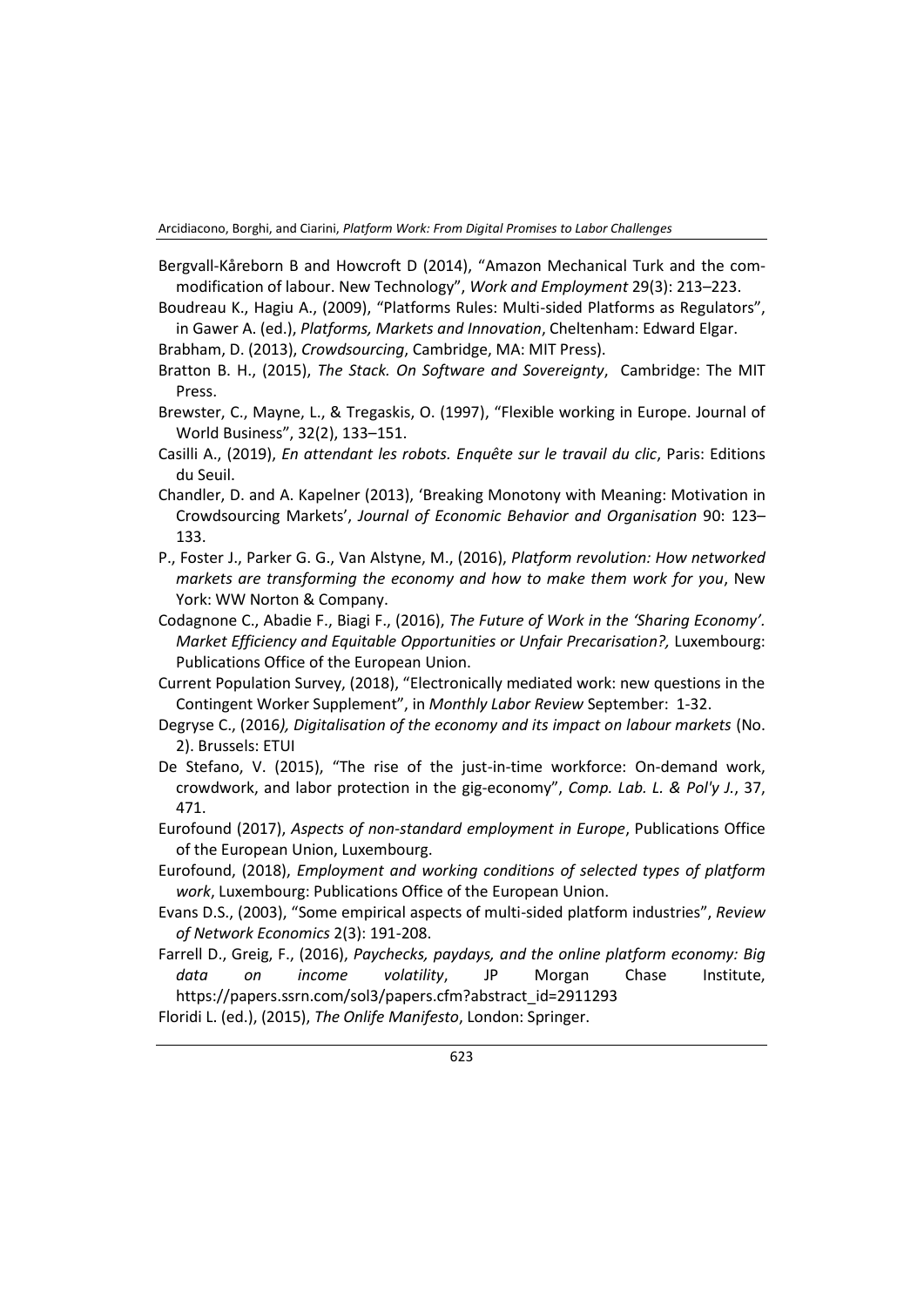- Gandini A., Pais I., Beraldo D., (2016), "Reputation and trust on online labour markets: the reputation economy of Elance", *Work Organisation, Labour & Globalisation* 10 (1): 27-43.
- Garben, S. (2019), "Tackling social disruption in the online platform economy", *FEPS Policy Paper*, Brussels.
- Gawer A., Cusumano M.A., (2002), *Platform Leadership: How Intel, Microsoft, and Cisco Drive Industry Innovation*, Boston: Harvard Business School Press.
- Gawer A., (2014), "Bridging differing perspectives on technological platforms:Toward an integrative framework", *Research Policy* 43 (2): 1239–1249.
- Gray M. L., Suri S. (2019), Ghost Work: How to Stop Silicon Valley from Building a New Global Underclass, Houghton Mifflin Harcourt: Boston.
- Hienerth, C., E. Von Hippel and M. Berg Jensen (2014), 'User Community Vs. Producer Innovation Development Efficiency: A First Empirical Study', *Research Policy*, 43: 190–201.
- Hyman, R., & Gumbrell-McCormick, R. (2017), "Resisting labour market insecurity: Old and new actors, rivals or allies?", *Journal of Industrial Relations*, 59(4), 538–561.

Huws U., Spencer N., Syrdal D. S., Holts, K. (2017), *Work in the European Gig Economy: Research Results from the UK, Sweden, Germany, Austria, The Netherlands, Switzerland* and *and Italy,* in in [https://uhra.herts.ac.uk/bitstream/handle/2299/19922/Huws\\_U.\\_Spencer\\_N.H.\\_Syr](https://uhra.herts.ac.uk/bitstream/handle/2299/19922/Huws_U._Spencer_N.H._Syrdal_D.S._Holt_K._2017_.pdf?sequence=2) [dal\\_D.S.\\_Holt\\_K.\\_2017\\_.pdf?sequence=2](https://uhra.herts.ac.uk/bitstream/handle/2299/19922/Huws_U._Spencer_N.H._Syrdal_D.S._Holt_K._2017_.pdf?sequence=2)

- Irani, L. C., & Silberman, M. (2013), "Turkopticon: Interrupting worker invisibility in amazon mechanical turk", Proceedings of the SIGCHI Conference on Human Factors in Computing Systems, 611–620. ACM.
- Irani L. (2015), "Difference and Dependence among Digital Workers: The Case of Amazon Mechanical Turk", *South Atlantic Quarterly*, 114(1): 225-234.
- Kaine, S., & Josserand, E. (2019), "The organisation and experience of work in the gig economy", *Journal of Industrial Relations*, 61(4), 479-501. https://doi.org/10.1177/0022185619865480
- Katz L. F., Krueger A. B., (2016), *The rise and nature of alternative work arrangements in the United States 1995-2015*, National Bureau of Economic Research, <https://www.nber.org/papers/w22667>
- Kilhoffer, Z., Lenaerts, K., & Beblavý, M. (2017), "The Platform Economy and Industrial Relations: Applying the old framework to the new reality", Retrieved from www.ceps.eu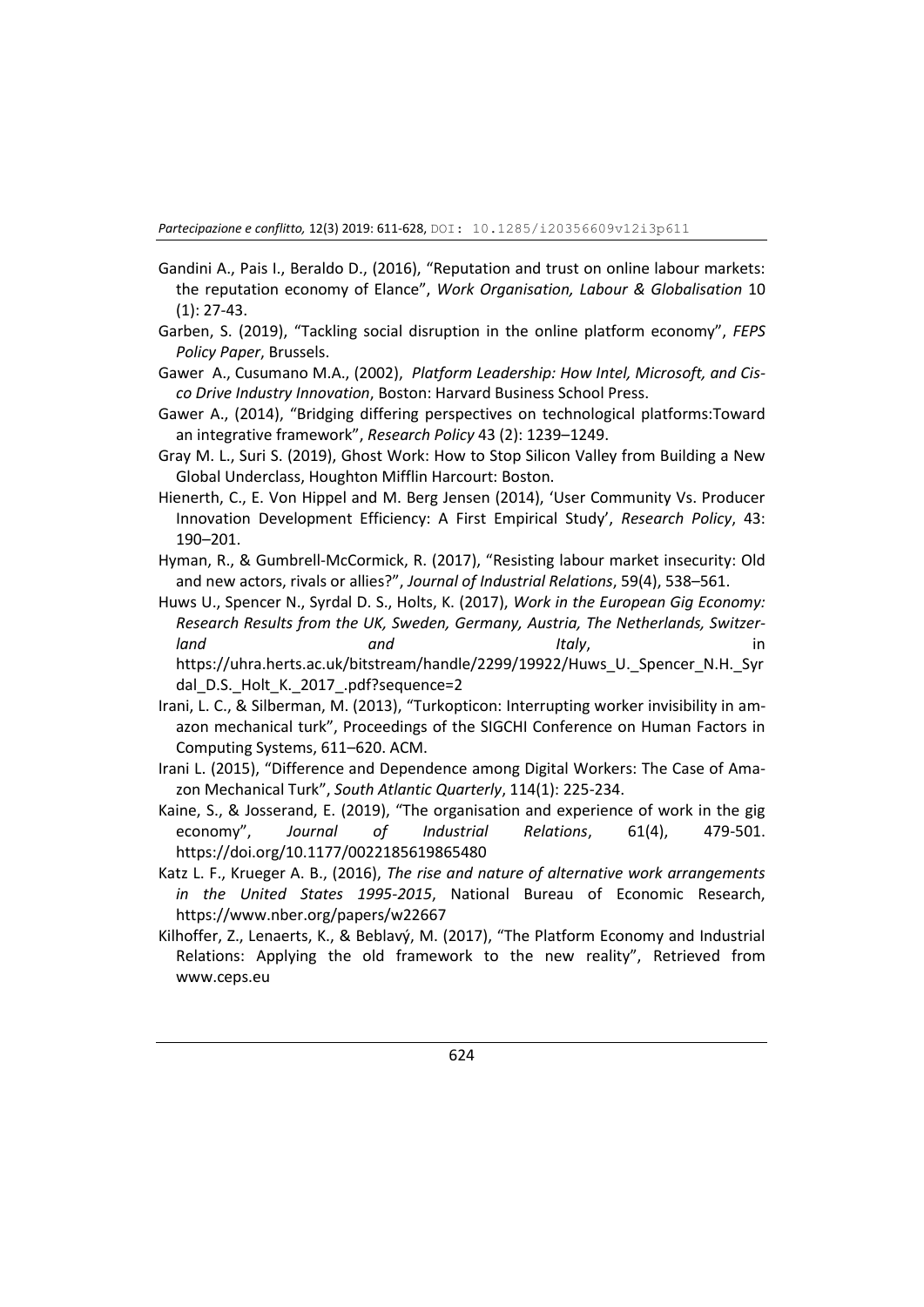- Kittur, A., Nickerson, J. V., Bernstein, M., Gerber, E., Shaw, A., Zimmerman, J., (2013), *The Future of Crowd Work*, Proceedings of the 2013 Conference on Computer supported cooperative work, p San Antonio, Texas, USA: 130-1318.
- Luise V., (2019), *Le Forme dell'innovazione nell'ideologia californiana. Le Retoriche, I Modelli e le trasformazioni dell'economia Startup*, Milano: Egea.
- MIT (2017), Platform Strategy Summit-report,

<http://ide.mit.edu/sites/default/files/2017-MIT-Platform-Summit-Report.pdf> MIT (2018), Platform Strategy Summit-report,

[http://ide.mit.edu/sites/default/files/platform-2018-v05\\_0.pdf](http://ide.mit.edu/sites/default/files/platform-2018-v05_0.pdf)

- Morozov E., (2011), *The Net Delusion: The Dark Side of Internet Freedom*, London: Public Affairs.
- Murdock G. (2003), "Back to Work: Cultural Labor in Altered Times", in A. Beck (ed.),*Cultural Work: Understanding the Cultural Industries*, London: Routledge, pp. 15-36.
- Offe C. and Wiesenthal H. (1980), "Two logics of collective action. Theoretical notes on social class and organizational form", *Political Power and Social Theory*, 1 (1), 67- 115.
- Pais I. (2019), "La platform economy: aspetti metodologici e prospettive di ricerca", in *Polis* 1: 143-162, doi: 10.1424/92922.
- Prassl, J., & Risak, M. (2015), "Uber, taskrabbit, and co.: Platforms as employersrethinking the legal analysis of crowdwork", *Comp. Lab. L. & Pol'y J.*, 37, 619.
- Robertson D., Ulrich K., (1998), "Planning for product platform*", Sloan Management Review* 39(4): 19-31.
- Rochet J.C., Tirole J., (2006), "Two-sided markets: a progress report", *RAND Journal of Economics* 35: 645–667.
- Rosenblat A., Levy K., Barocas S., Hwang T., (2016), "Discriminating tastes: Uber's customer ratings as vehicles for workplace discrimination", *Policy and Internet* 9(3): 56– 279.
- Saks B. (2015) Uber and Lyft: Customer Reviews and the Right-to-Control, On Labor (20 May).
- Satzger, B., H. Psaier, D. Schall and S. Dustdar (2013), "Auction-Based Crowdsourcing Supporting Skill Management", *Information Systems* 38: 547–560.
- Sawheney M. S., (1998), "Leveraged high variety strategy: form portfolio thinking to platform thinking", *Journal of the Academy of Marketing Science* 26(1): 54-61.
- Schmid, G. (2011), "Non-Standard Employment in Europe: Its Development and Consequences for the European Employment Strategy", *German Policy Studies/Politikfeldanalyse*, 7(1).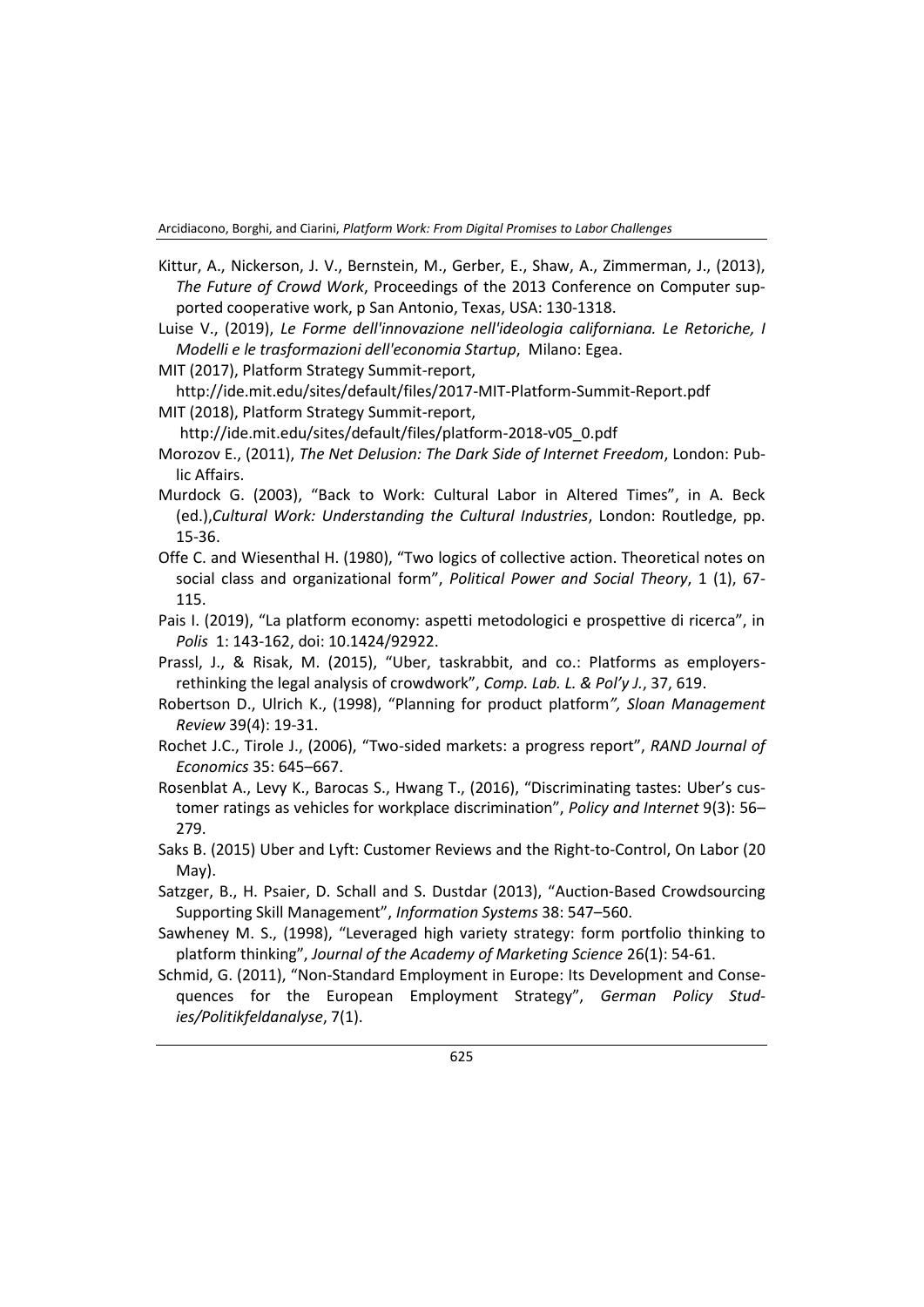- Schörpf, P., Flecker, J., Schönauer, A., & Eichmann, H. (2017), "Triangular love–hate: management and control in creative crowdworking", *New Technology, Work and Employment*, *32*(1), 43-58.
- Shaughnessy H., (2015), *Shift: A Leader's Guide to the Platform Economy*, Boise: TRU Publishing.
- Silberman, M. (2015), "Operating an employer reputation system: Lessons from Turkopticon, 2008-2015", *Comp. Lab. L. & Pol'y J.*, 37, 505.
- Simon P., (2011), *The Age of the Platform: How Amazon, Apple, Facebook and Google have Redefined Business*, Las Vegas: Motion Publishing.
- Srnicek N., (2017), *Platform capitalism*, Hoboken: John Wiley & Sons.
- Stark D., Watkins E.A., (2018), "The Möbius Organisational Form: Make, Buy, Cooperate, or coo-opt?", *Sociologica* 12 (1): 65-80.
- Tassinari A., Maccarrone V., (2019) "Riders on the storm. Workplace solidarity among gig economy couriers in Italy and the UK", *Work, Employment and Society*. OnlineFirst[: https://doi.org/10.1177/0950017019862954](https://doi.org/10.1177/0950017019862954)
- Van Dijck J., Poell T., De Waal M., (2018), *The Platform Society*, New York: Oxford University Press.
- Vermeylen, G., Wilkens, M., Biletta, I., Fromm, A., & Parent-Thirion, Agnès Rodriguez Contreras, R. (2017). *Exploring self-employment in the European Union. https*://doi.org/10.2806/651917 TJ-01-17-770-EN-N
- Wood, Alex and Lehdonvirta, Vili (March 5, 2019), "Platform Labour and Structured Antagonism: Understanding the Origins of Protest in the Gig Economy". Available at SSRN: https://ssrn.com/abstract=3357804, or http://dx.doi.org/10.2139/ssrn.3357804

#### **Papers published in this Special Issue**

- Bellini A., S. Lucciarini, (2019), "Not only Riders. The Uncertain Boundaries of Digital Creative Work as a Frontier for Emerging Actors in Interest Representation", *Partecipazione e conflitto*, 12(3): 845-870.
- Bruni A., F.M. Esposito (2019), "It Obliges You to Do Things You Normally Wouldn't": Organizing and Consuming Private Life in the Age of Airbnb", *Partecipazione e conflitto*, 12(3): 665-690.
- Busacca M. (2019), "Platform Organisations in Social Innovation: A Lot of Old Wine in a Bottle", *Partecipazione e conflitto*, 12(3): 742-766.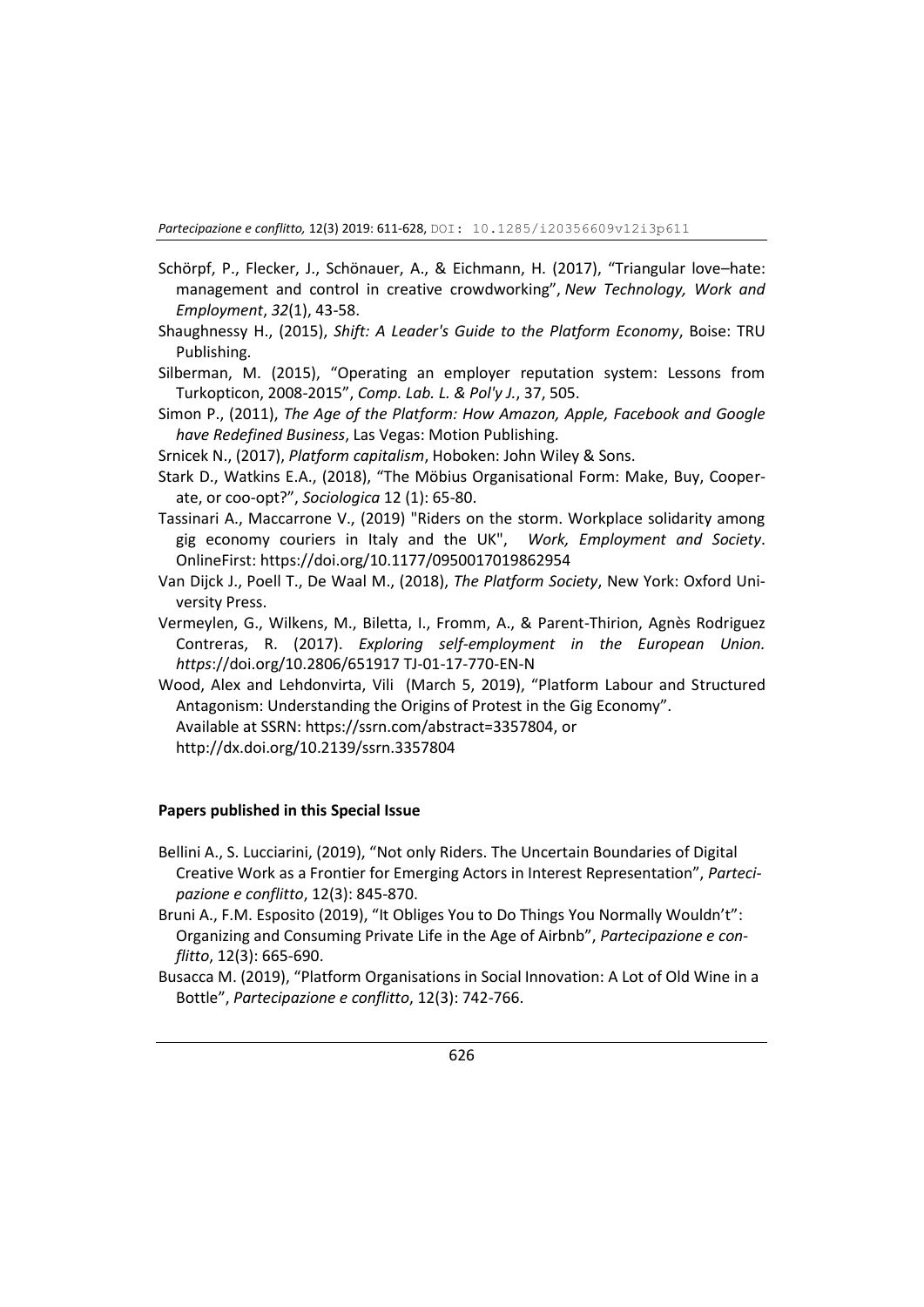Arcidiacono, Borghi, and Ciarini, *Platform Work: From Digital Promises to Labor Challenges*

- Emilio R., L. Zamponi, and C. Caciagli (2019), "Labour Activism and Social Movement Unionism in the Gig Economy. Food Delivery Workers Struggles in Italy", *Partecipazione e conflitto*, 12(3): 819-844.
- Heiland H. (2019), "Reversed Solutionism. The Two Sided Control of Crowdwork", *Partecipazione e conflitto*, 12(3): 640-664.
- Marrone M., V. Finotto (2019), "Challenging Goliath. Informal Unionism and Digital Platforms in the Food Delivery Sector. The Case of Riders Union Bologna", *Partecipazione e conflitto*, 12(3): 691-716.
- Polkowska D. (2019), £Does the App Contribute to the Precarization of Work? The Case of Uber Drivers in Poland", *Partecipazione e conflitto*, 12(3): 717-741.
- Puligano V. (2019), "Work and Employment under the Gig Economy", *Partecipazione e conflitto*, 12(3): 629-639.
- Risi E., M. Briziarelli, and E. Armano (2019), "Crowdsourcing Platforms as Devices to Activate Subjectivities", *Partecipazione e conflitto*, 12(3): 767-793.
- Saturino R., H. Sousa (2019), "Hosting as a Lifestyle: The Case of Airbnb Digital Platform and Lisbon Hosts", *Partecipazione e conflitto*, 12(3): 794-818.

#### **Authors' Information:**

**Davide Arcidiacono:** researcher in Economic Sociology at the University of Catania. His research work is focused on the issues of digital transformation, sharing economy, deregulation and work transitions**.** Among his recent publications: (with Duggan M.), *Sharing Mobilities: Questioning Our Right To The City In The Collaborative economy*, Routledge, 2019; (with Reale G.), *Open Data as a Commons? The disclosure of public sector information from a comparative perspective*, in Rassegna Italiana di Sociologia, 2/2018; (eds. With Gandini A. and Pais I.), *Unboxing the sharing economy: opportunities and risks of the era of collaboration*, *The Sociological Review*, 2018.

**Paolo Borghi:** is a Postdoctoral Researcher at the Department of Social and Political Sciences, University of Milan, Italy. Among his recent publications: (with Murgia A.), "Between precariousness and freedom: the ambivalent condition of independent professionals in Italy", in Conen and Schippers (eds) (2019), *Self-Employment as Precarious Work: A European Perspective,* Edward Elgar Publishing; (with Mori A. and Semenza R. 2018), "Self-employed professionals in the European labour market. A comparison between Italy, Germany and the UK", *Transfer: European Review of Labour and Research*, 24(4), 405-419.